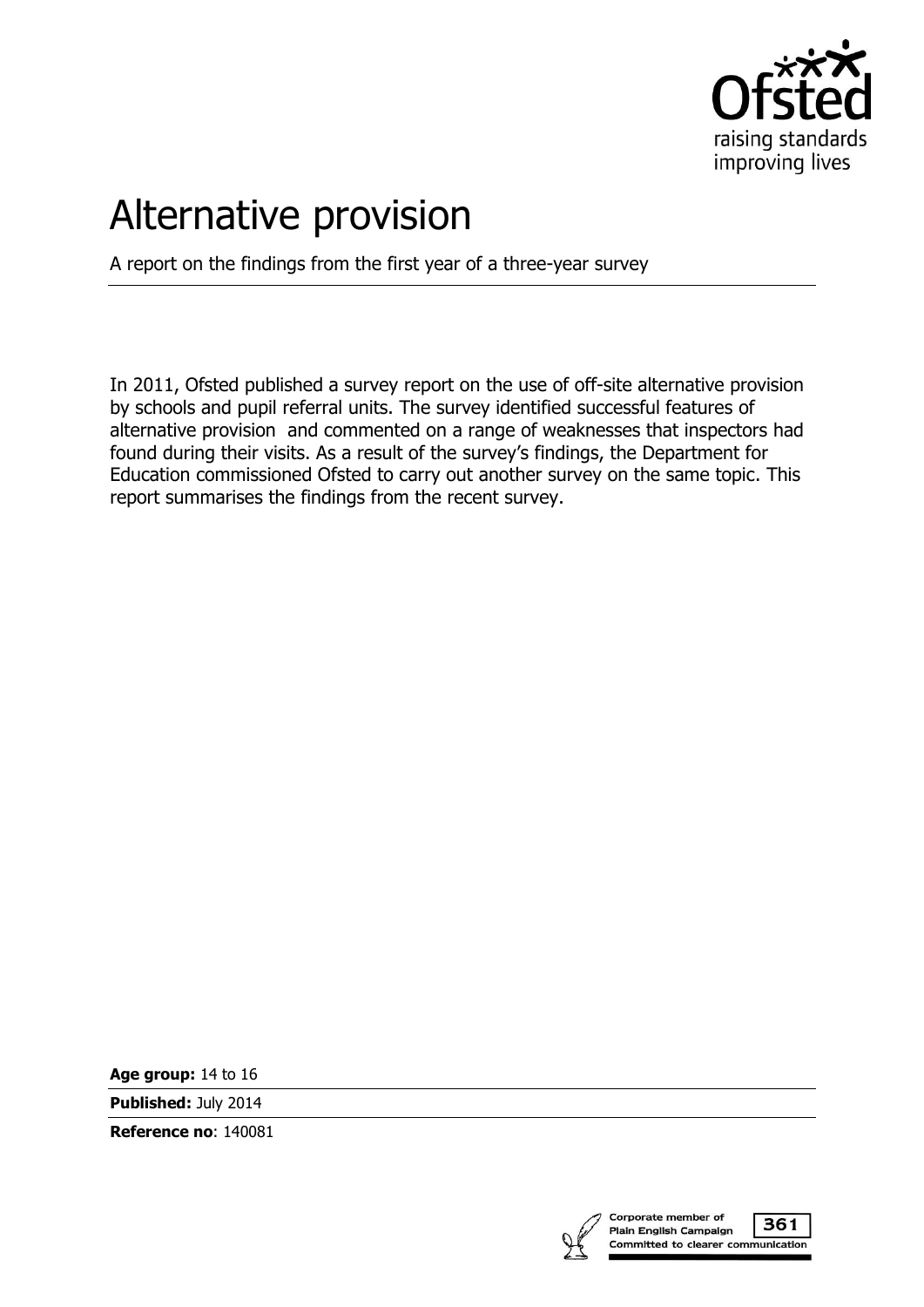The Office for Standards in Education, Children's Services and Skills (Ofsted) regulates and inspects to achieve excellence in the care of children and young people, and in education and skills for learners of all ages. It regulates and inspects childcare and children's social care, and inspects the Children and Family Court Advisory and Support Service (Cafcass), schools, colleges, initial teacher training, workbased learning and skills training, adult and community learning, and education and training in prisons and other secure establishments. It assesses council children's services, and inspects services for looked after children, safeguarding and child protection.

If you would like a copy of this document in a different format, such as large print or Braille, please telephone 0300 123 1231, or email enquiries@ofsted.gov.uk.

You may reuse this information (not including logos) free of charge in any format or medium, under the terms of the Open Government Licence. To view this licence, visit www.nationalarchives.gov.uk/doc/open-government-licence/, write to the Information Policy Team, The National Archives, Kew, London TW9 4DU, or email: psi@nationalarchives.gsi.gov.uk.

This publication is available at www.ofsted.gov.uk/resources/140081.

To receive regular email alerts about new publications, including survey reports and school inspection reports, please visit our website and go to 'Subscribe'.

Piccadilly Gate Store Street Manchester M1 2WD

T: 0300 123 1231 Textphone: 0161 618 8524 E: enquiries@ofsted.gov.uk W: www.ofsted.gov.uk

No. 140081 © Crown copyright 2014

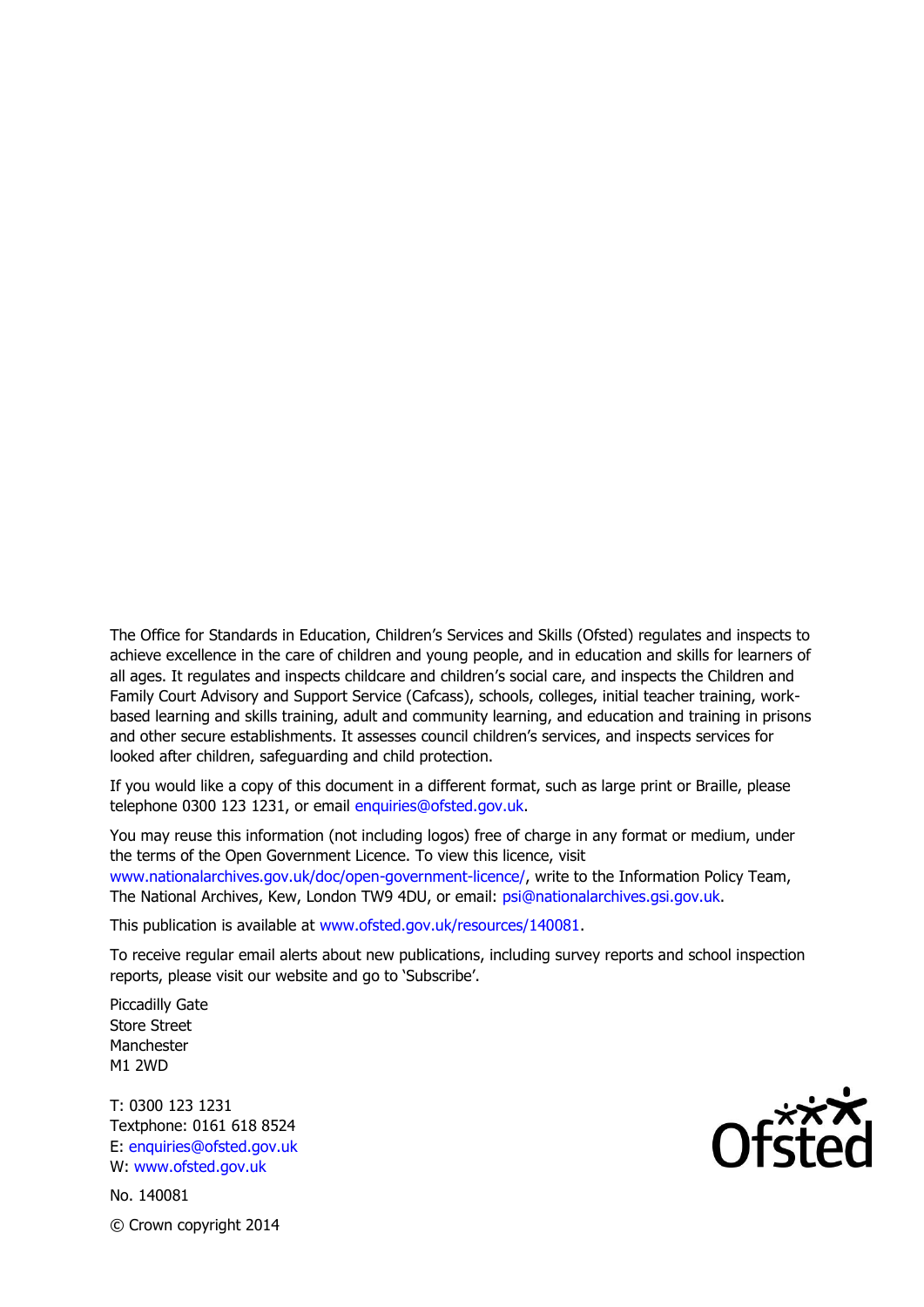# **Contents**

| <b>Introduction</b>                                                 | 4  |
|---------------------------------------------------------------------|----|
| <b>Findings from inspector visits</b>                               | 5  |
| The use of alternative provision                                    | 5  |
| The providers                                                       | 5  |
| Positive aspects of alternative provision                           | 7  |
| Recurring areas for improvement                                     | 7  |
| Setting up placements                                               | 9  |
| Finding and commissioning                                           | 9  |
| Informing the placements about students' needs                      | 10 |
| Monitoring and evaluation                                           | 11 |
| Achievement and progression                                         | 13 |
| English and mathematics qualifications                              | 13 |
| Accreditation gained from the placements                            | 14 |
| Links between alternative provision and the next steps for students | 15 |
| <b>Notes</b>                                                        | 16 |
| What is alternative provision?                                      | 17 |
| <b>Further information</b>                                          | 17 |
| <b>Annex A: Providers visited</b>                                   | 18 |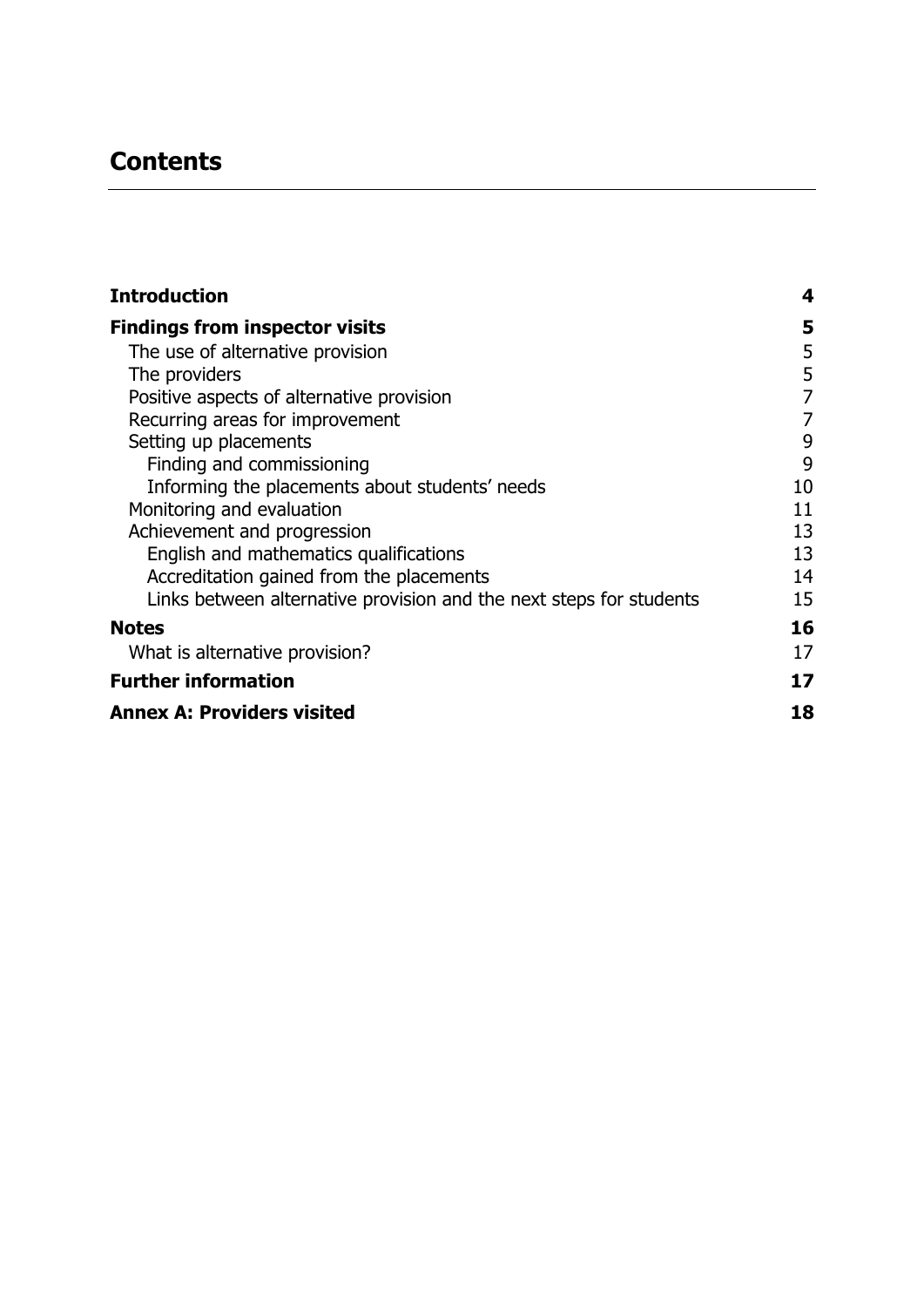

# <span id="page-3-0"></span>**Introduction**

Alternative provision can be defined as something in which a young person participates as part of their regular timetable, away from the site of the school or the pupil referral unit where they are enrolled, and not led by school staff. $^{1,2}$  In 2011, Ofsted published a survey about schools' and pupil referral units' use of off-site alternative provision.<sup>3,4</sup> The report analysed what made some alternative provision successful for students and commented on a range of weaknesses that inspectors had found during their visits. As a result of the survey's findings and the subsequent review, 'Improving alternative provision', the Department for Education commissioned Ofsted to carry out another survey on the same topic, this time over three years, starting in September 2012.<sup>5</sup> This interim report summarises interim findings.

Her Majesty's Inspectors (HMI) visited 58 secondary schools and 168 of the off-site alternative providers used by the schools.<sup>6</sup> After each visit, feedback letters to the schools were published on Ofsted's website. $^7$  Ofsted has also used the findings of the visits to publish good practice case studies. $^8$ 

It is not possible to make a direct comparison between the findings from the first survey and the interim findings from the current survey, as different schools have been visited. Overall, however, the visits carried out in 2012/13 indicated that many aspects of alternative provision are improving, most notably:

- $\blacksquare$  the way in which schools are commissioning and selecting the provision to meet the needs of their students
- $\blacksquare$  the use made of partnership working between groups of schools, and between schools and local authorities, to find, organise and monitor alternative provision<sup>9</sup>

j

 $1$  This includes maintained schools and academies.

 $2$  See further information section for details about what alternative provision is and how it is used by schools.

 $3$  Pupil referral units are a type of 'alternative provision', and some of the schools surveyed in 2011 and for the current survey use pupil referral unit placements for some of their students. Pupil referral units themselves also use other types of alternative provision for their own students to extend the curriculum or to help to keep them engaged in education.

<sup>&</sup>lt;sup>4</sup> Alternative provision (100233), Ofsted, 2011; [www.ofsted.gov.uk/resources/100233.](http://www.ofsted.gov.uk/resources/100233)  $5$  C Taylor, 'Improving alternative provision', Department for Education, 2012; [www.gov.uk/government/publications/improving-alternative-provision.](https://www.gov.uk/government/publications/improving-alternative-provision)

<sup>&</sup>lt;sup>6</sup> The first year of this survey concentrated on mainstream secondary schools and their alternative providers. Pupil referral units and the providers they use are being included in the second year of the survey.

 $7$  A list of the schools visited can be found at the back of this report. <sup>8</sup> Alternative provision: good practice, Ofsted;

[www.ofsted.gov.uk/search/apachesolr\\_search/alternative%20provision%20good%20practice.](http://www.ofsted.gov.uk/search/apachesolr_search/alternative%20provision%20good%20practice) <sup>9</sup> 'Schools' in this report includes academies.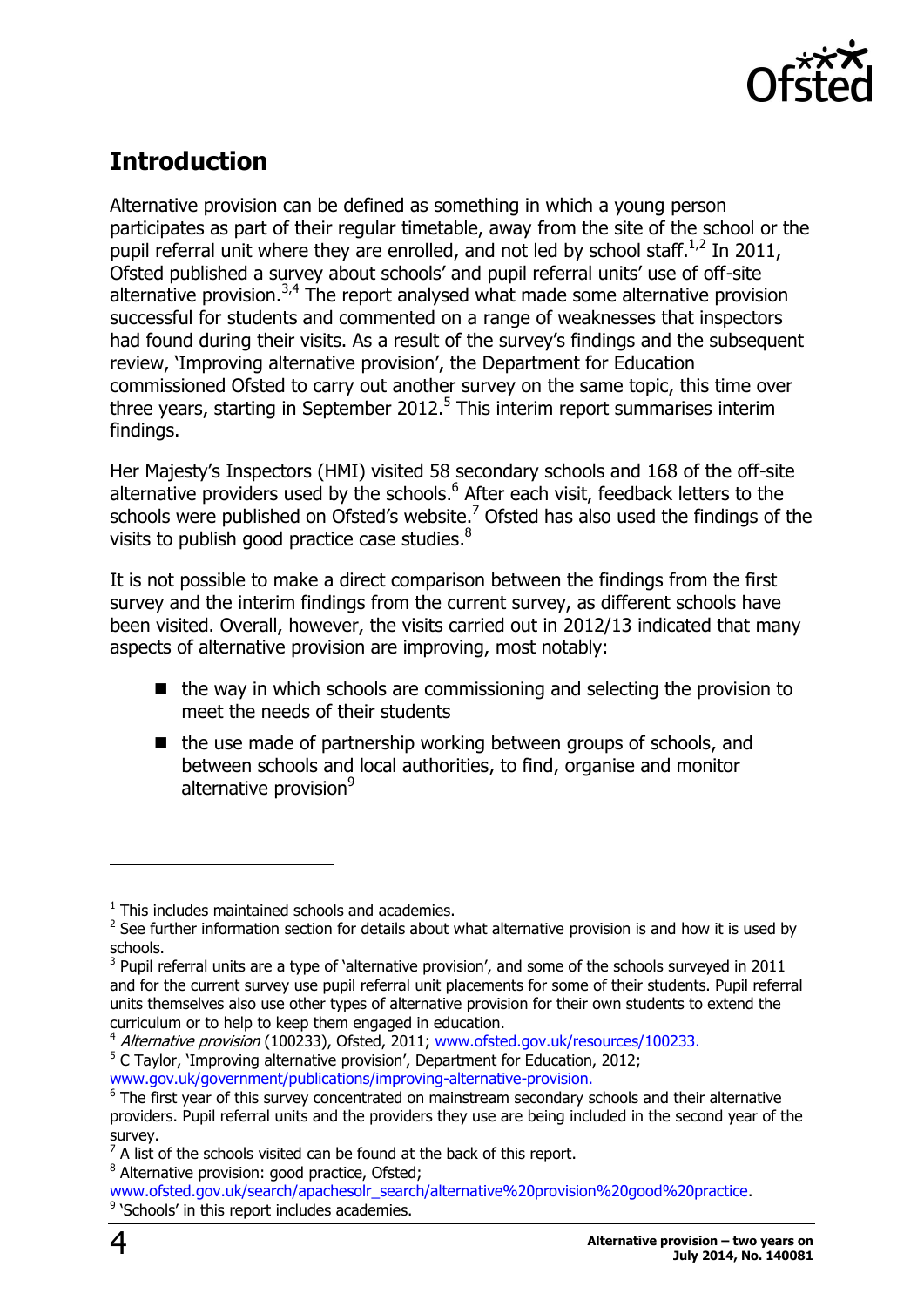

- $\blacksquare$  the extent to which schools visit the providers before and during the placements to check their safety and suitability
- the quality of information that schools give to providers about the students' needs.

Weaknesses still remain. Not all schools are making sure that students do not miss out on English and mathematics teaching. When students miss lessons they find it very difficult to catch up. As a result, they often underachieve and do not gain the qualifications they should. In addition:

- not enough schools are evaluating the impact of alternative provision on the outcomes for the students, particularly academic outcomes
- $\blacksquare$  the reporting of students' progress by the provider to the school is often weak – reports are too brief, do not contain important information, or are not linked to the school's assessment or reporting systems
- occasionally, accommodation at the alternative providers is unsuitable
- not all schools are ensuring that students attending alternative provision receive a full-time education
- schools are occasionally using providers that should be registered as independent schools or pupil referral units, but are not.

# <span id="page-4-0"></span>**Interim findings**

## <span id="page-4-1"></span>**The schools' use of alternative provision**

1. The number of students attending off-site alternative provision from the schools visited ranged from two to 47 students. Where numbers were larger, schools had sometimes broadened their use of off-site provision to enhance the vocational curriculum and were offering it to more students. Many of the students who attended alternative provision were identified by their schools as having special educational needs, as noted in the 2011 survey. The vast majority of students were from Year 10 and Year 11 but some schools were using alternative provision for a small number of Year 9 students too. The placements varied in length from half a day to five days a week, with the majority being for one or two days.

## <span id="page-4-2"></span>**The providers**

2. The type and make-up of the 168 providers visited varied widely. Providers included colleges; workplaces; charities; work-based learning providers; special schools and academies; free schools; pupil referral units and units which were run by a group of local schools for students who were in danger of being excluded. Some catered for large numbers of students from many schools, others for very small numbers. Some had a very specific focus, others taught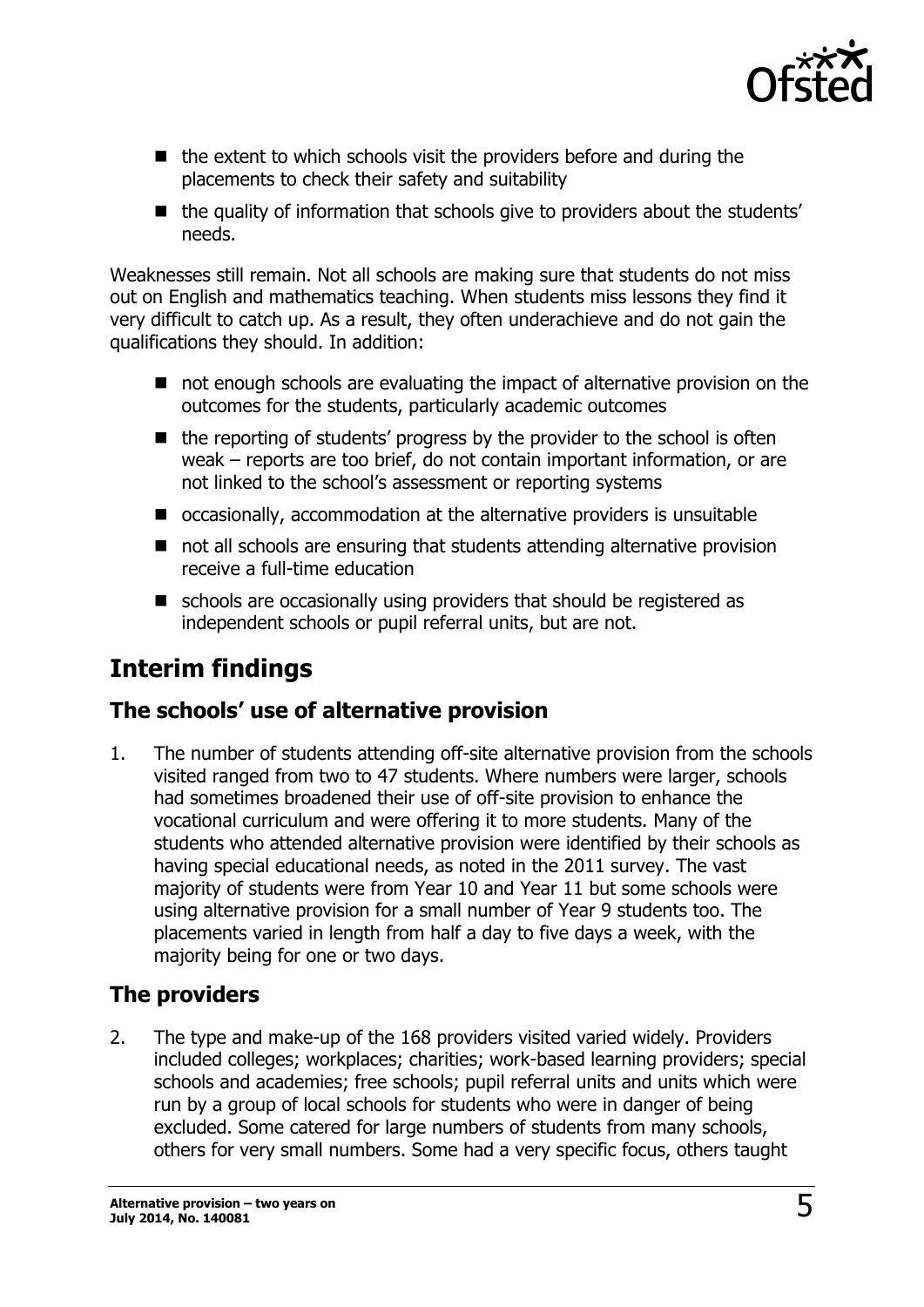

many of the subjects found in any school curriculum. There were providers that were part of a chain of providers, and very small one-off establishments.

- 3. Below are seven examples of the providers visited by HMI as part of this survey, illustrating the range of provision used by the schools.
	- The organisation is a registered charity. Each student is offered between one and four days extended work experience each week. Vocational courses are offered: from entry level to BTEC awards, and certificates and diplomas in a range of subjects. The organisation also provides core subject teaching from Entry Level to Level 2. There are 160 part-time students. The organisation caters for learners aged 14 to 16 from 41 different schools.
	- A registered charity set up an alternative provision centre. It works in partnership with several charities and local authorities and is intended to be an alternative to permanent exclusion. The work carried out focuses strongly on boxing.
	- A national chain of 'fitness academies' aimed at engaging young people in education through sport and fitness coaching qualifications. It is aimed at the 14 to 16 age range. The centre visited had 12 students on roll.
	- A small independently owned garage which specialises in car electronics; it is run by the owner and one employee. The garage caters for one student who attends for one day a week as part of an extended work placement.
	- A national education charity with centres across the country. The aim is to re-engage disaffected young people in learning and raise their self-esteem. The provision visited is small, with seven to eight students on roll, a centre manager and another tutor. The standard model is for students to be on a 12-week programme for two days each week, and at school for the rest of the time.
	- A charity-run training provider attached to a small local radio station. The provider trains presenters and also offers placements, especially for students who have issues with self-confidence and communication. Currently, five students attend part-time from different schools in the area – some for only half a day each week.
	- A farm is run as a community interest concern. It accepts 40 to 45 students each week from six schools. All are students aged 14 to 16 years. Up to 12 young people attend at any one time.
- 4. As Ofsted found in 2011, many of the providers were never inspected routinely as they did not meet the criteria which would require them to register as an independent school or a pupil referral unit.<sup>10</sup> Several providers, however, told

-

<sup>&</sup>lt;sup>10</sup> A provider of alternative provision should be registered as an independent school if it caters fulltime for five or more students of compulsory school age; or one such student who is looked after or has a statement of special educational needs.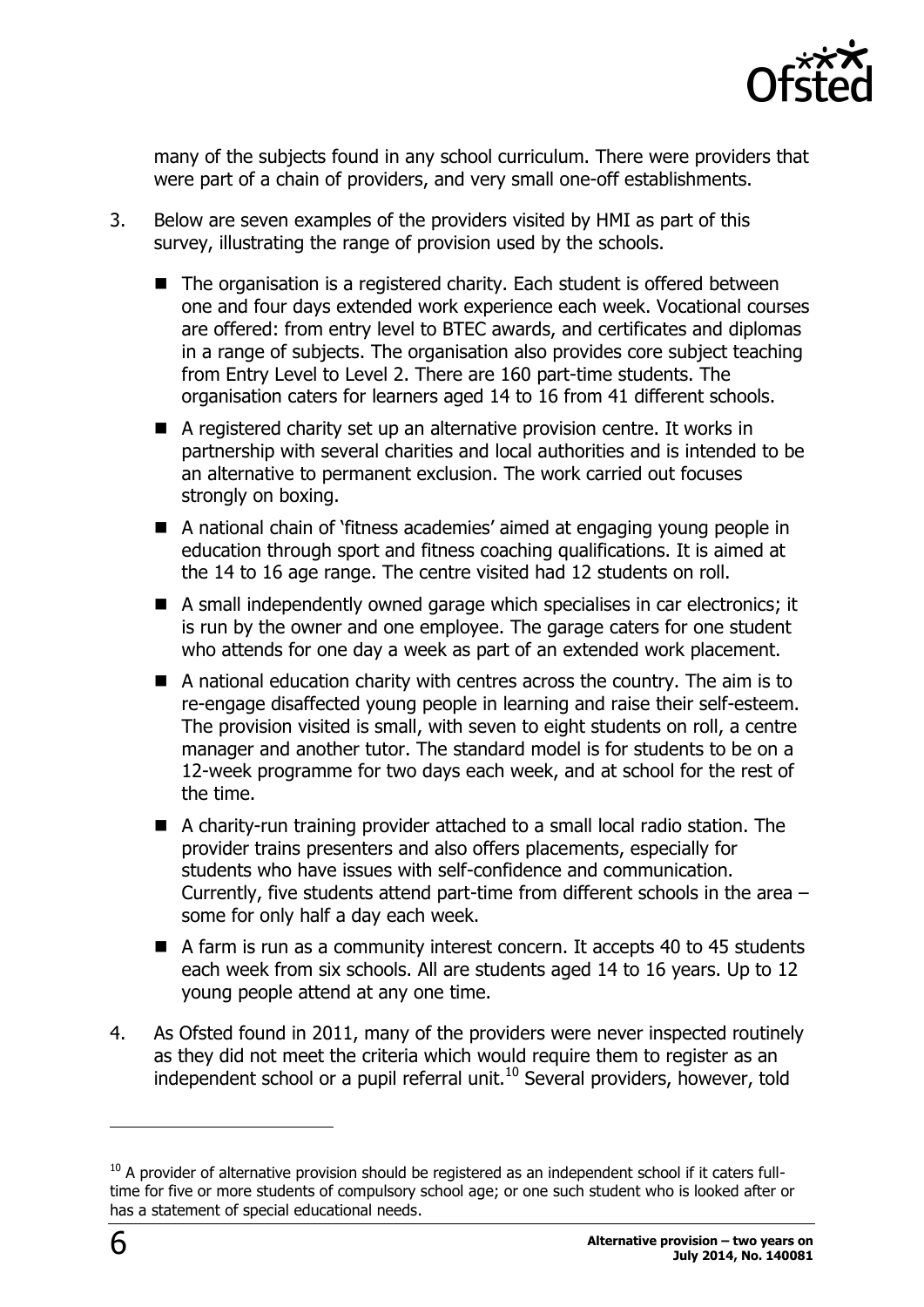

inspectors that they were planning to register as an independent school so that they could expand their work with young people; for example to working with more young people with a statement or who are looked after, or catering for students full time. Four schools were using providers that should have been registered but were not. These providers were referred to the Department for Education and have since begun the registration process.

## <span id="page-6-0"></span>**Positive aspects of the schools' use of alternative provision**

- 5. After each survey visit to a school, inspectors write a feedback letter, which is published on Ofsted's website.<sup>11</sup> The following aspects were frequently noted in letters as positive features of schools' use of alternative provision:
	- good commissioning of the alternative provision, with provision being sought and selected to meet students' individual needs, rather than students just being sent to the places that are readily available
	- partnership working with the local authority, other schools and different organisations helping the process of commissioning and the range and quality of provision being used
	- $\blacksquare$  the quality of information about the students' needs given to providers by schools being good or better.
	- schools giving good support to providers and providers finding the support useful
	- useful qualifications with clear progression routes being gained through alternative provision; the use of alternative provision improving the outcomes for students – particularly attendance and behaviour at school and skills needed for employment
	- $\blacksquare$  students themselves reflecting positively on the impact of their experiences, recognising the improvements in their confidence and self-esteem, their ability to take more responsibility, their employability skills, motivation, and their understanding of the value of learning.

## <span id="page-6-1"></span>**Recurring areas for improvement**

- 6. Each published letter sets the schools areas for improvement. Below is a summary of the most commonly occurring weaknesses in provision.
	- The quality of reporting from providers to schools including:
		- not enough detail about academic progress

j

 $11$  Ofsted website;

[www.ofsted.gov.uk/search/apachesolr\\_search/alternative%20provision%20good%20practice.](http://www.ofsted.gov.uk/search/apachesolr_search/alternative%20provision%20good%20practice) A list of schools visited appears at the back of this report.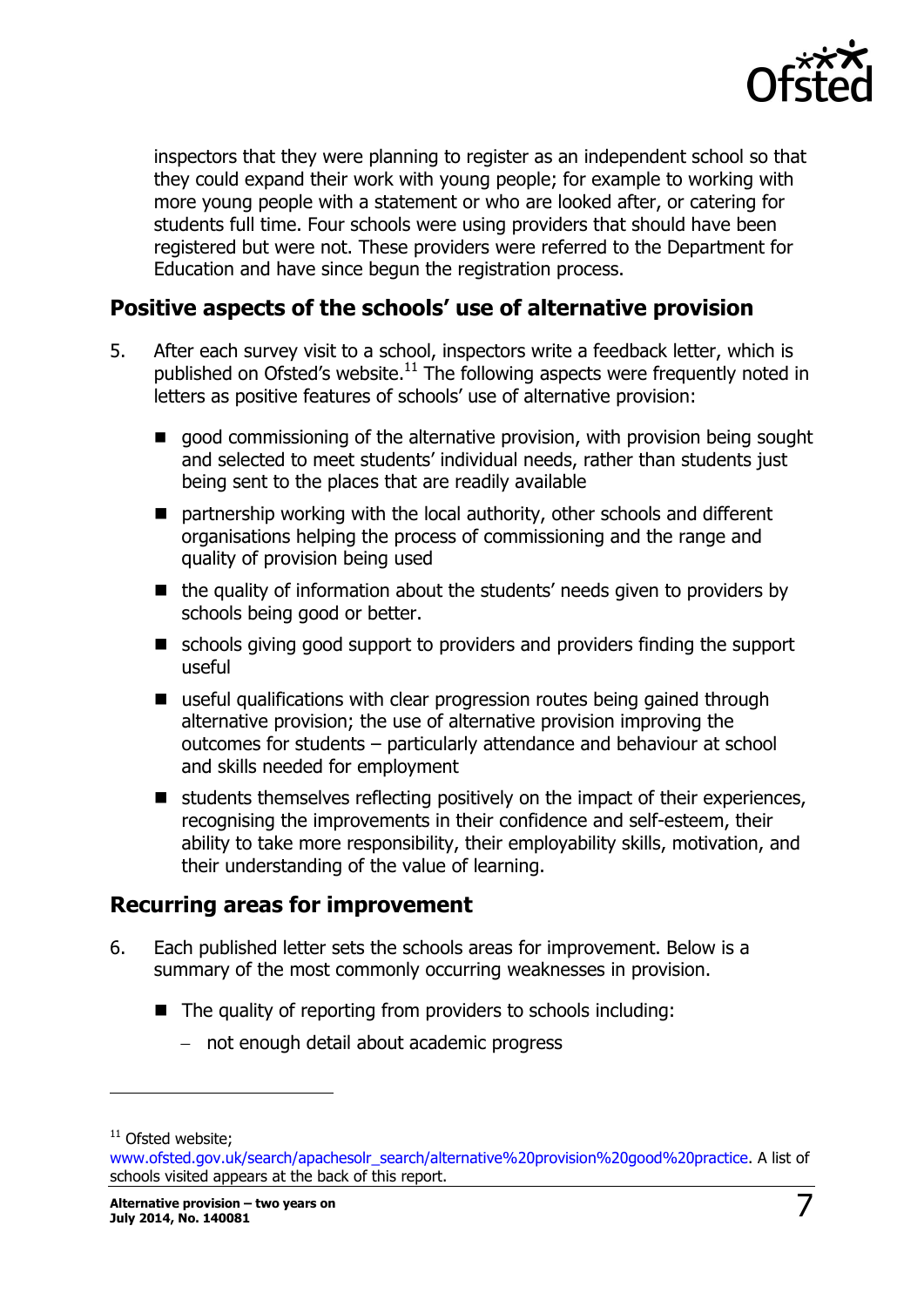

- reviews of students' progress being too infrequent
- a lack of consistency in assessing students at school and off site
- the absence of reporting on employability skills and improving targetsetting
- the skills that students learnt at alternative provision not being used in their school work.
- The monitoring of the quality of provision including:
	- $-$  inconsistency in evaluating different placements
	- senior leaders not monitoring teaching and learning at the placements effectively or at all
	- not looking closely enough at students' outcomes from the alternative provision to ensure that learning is taking place
	- $-$  needing to improve the monitoring of how well workplace skills were being developed
- Insufficient pre-placement information given to providers or students, particularly:
	- the lack of information given to providers to ensure that students' needs were identified and planned for, in particular their literacy and numeracy needs
	- $-$  students not being provided with relevant information about their intended course or apprenticeship.
- The evaluation of the impact of the provision on the outcomes for students including:
	- no comparison of achievement and attendance of the alternative provision group with their starting points, and with others in the school
	- not evaluating the employment or training for the alternative provision cohort and making comparisons with other relevant cohorts
	- $-$  not taking into account the outcomes for students when evaluating the value for money provided by the placements.
- Governors' knowledge of alternative provision, particularly:
	- schools not reporting to governors on the performance of students placed on alternative provision as a discrete group so that governors could question and challenge as needed
	- governors not having the information they needed to be able to consider whether alternative provision was giving good value for money.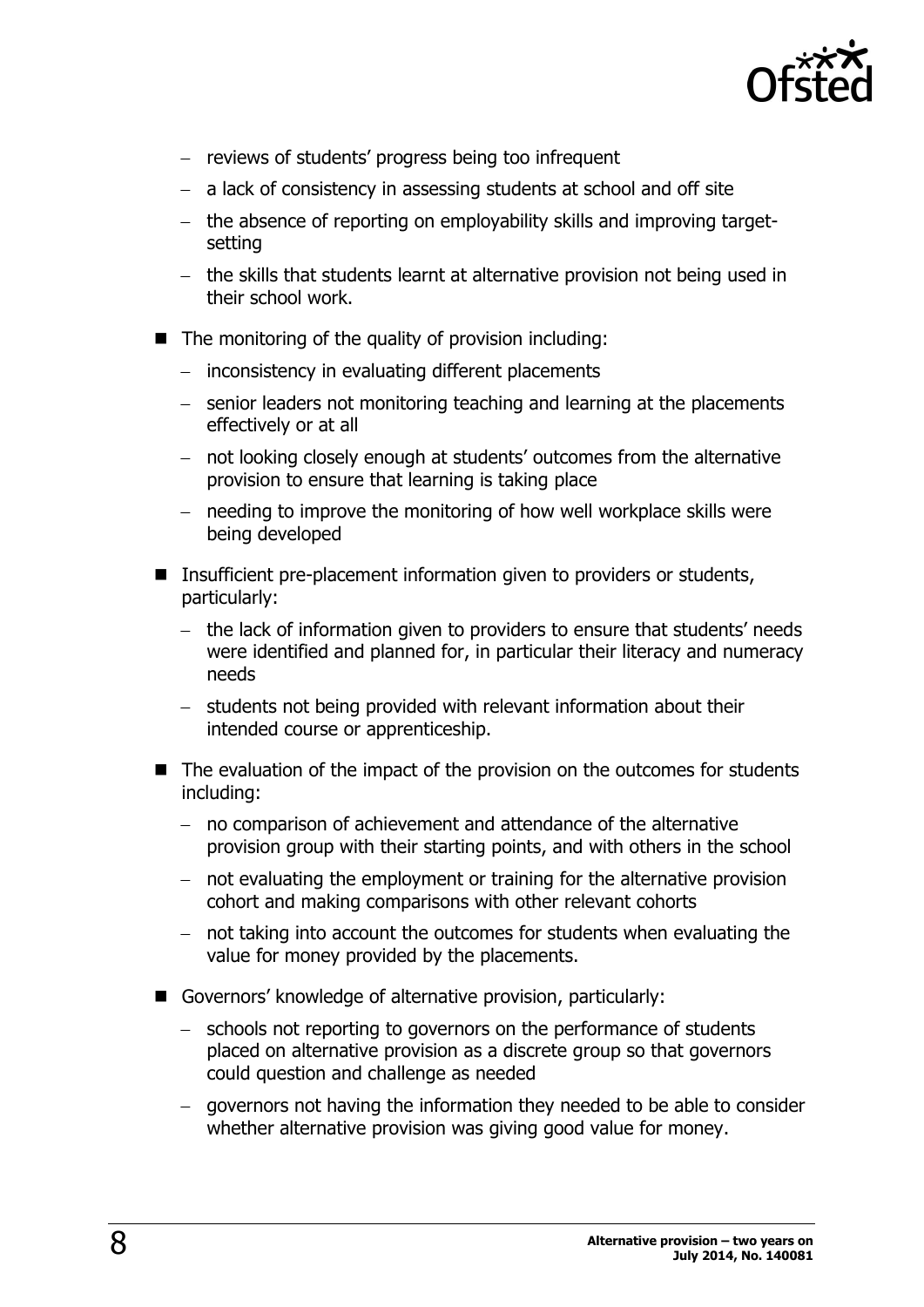

- Health and safety and safeguarding including:
	- schools not scrutinising regularly the health and safety audits and quality reports about a provider
	- schools not always making providers aware of their own policies and procedures about safeguarding and health and safety.
- 7. The following sections give more details about the key aspects above, and evaluate what has improved and what still needs to change.

## <span id="page-8-0"></span>**Setting up placements**

#### <span id="page-8-1"></span>**Finding and commissioning**

8. In 2011 Ofsted reported that:

'The process of finding and commissioning alternative provision varied widely among the schools and units visited. Local authorities played a coordinating role for only nine of the 39 schools and units. The others either worked in partnership with nearby schools or units to find the provision, or found it for themselves.<sup>12</sup>

- 9. In the first year of the new survey, the schools visited were still using one or more of these three methods to find alternative provision. However, over half of the schools reported that their local authority had a database and quality assurance processes which they used to help them to find suitable placements for their students, compared to just under a quarter in 2011. Partnership working was strong in around a quarter of the other schools visited, with schools working with others in the area to find provision. These partnerships had usually agreed how decisions would be made about whether the provision was safe and suitable, and sometimes they jointly employed staff to carry out this role and to support students. A few schools worked by themselves to find placements for their students.
- 10. Eight of the schools visited reported to inspectors that they had cut back considerably on their use of alternative provision. They had either adapted their curriculum to make it more suitable for the whole range of learners, or had set up their own version of alternative provision on site. One headteacher, for example, described how local headteachers had visited one of the main providers and judged it to be poor. He withdrew all his students from this provision, and this was a spur to reviewing the entire approach to alternative provision. The vast majority of students were now spending all their time at school, with a strong emphasis on attaining English and mathematics qualifications as well as a range of others. An example of a school that

 $\overline{a}$ 

<sup>&</sup>lt;sup>12</sup> Alternative provision (100233) p7, Ofsted, 2011; [www.ofsted.gov.uk/resources/100233.](http://www.ofsted.gov.uk/resources/100233)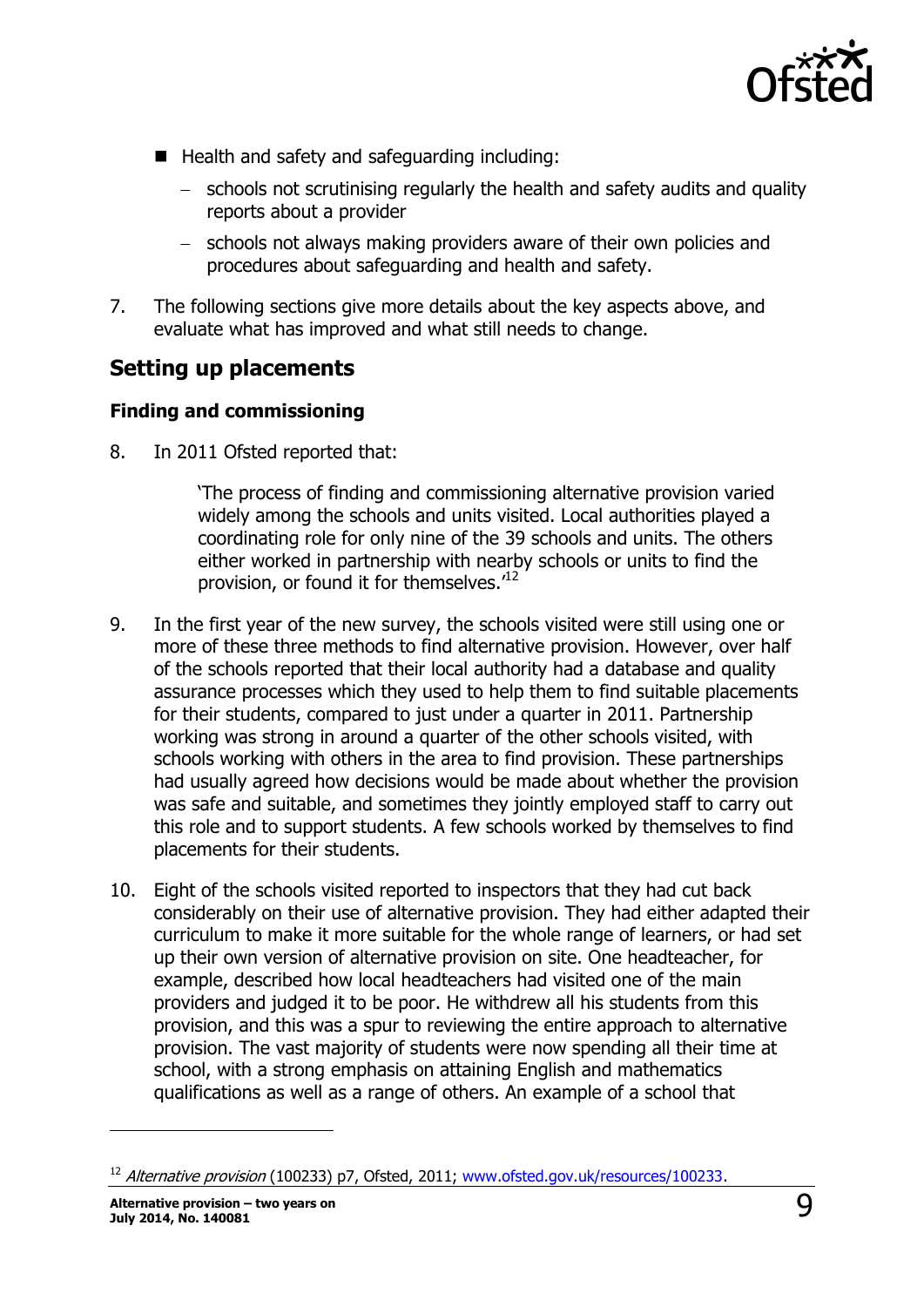

developed a vocational skills centre in partnership with other schools, in order to take firmer control of all its alternative provision can be found below.<sup>13</sup>

11. Where schools used a local authority database to select their provision, there was still some over-reliance on the authority's information. Ofsted's 2011 survey found that not all of the schools had visited the placements to check their suitability themselves prior to deciding to send their students there. Twenty of the 61 providers surveyed reported that no-one from the school or the unit had visited the provision prior to the student starting. Only 12 of the 168 providers visited for this survey reported that schools had not visited them. However this indicates that a few schools are still not taking sufficient responsibility for placing their students on alternative provision. Some of the best practice seen was when schools and the local authority worked in partnership, as illustrated below.

> In one school, placements were checked by the local authority's alternative curriculum team as part of a service level agreement. Documentation showed that these checks were thorough and comprehensive. This was confirmed by the placements' leaders during the inspector's visits. The school's deputy headteacher also visited all providers annually to look at safeguarding, health and safety, qualifications of staff, suitability of the environment and accommodation. This ensured that the school built on the local authority's information but took full responsibility for sending their students to suitable placements. Competition in the alternative provision market in the area meant that providers were keen to reach and maintain high standards in order to keep (and expand) their business. The school had rejected a provider in the past.

12. The vast majority of schools visited, however, had arranged for students to visit the placement for an introductory or taster session before the placement was finalised. This is an important part of ensuring that the placement is valued by the student and that the student feels part of the decision-making process. In a third of the schools visited, parents and carers also visited the placement with their child, often being present for the whole of the introductory session.

### <span id="page-9-0"></span>**Informing the placements about students' needs**

13. Ofsted's 2011 survey commented, 'The information about the students that some of the schools and units gave to the providers was weak.<sup>14</sup> A much more favourable picture of this aspect emerged during the first year of the current survey. In the schools visited during the first year, 47 of the 58 provided the

-

<sup>&</sup>lt;sup>13</sup> [High-quality alternative provision through developing a company,](http://www.ofsted.gov.uk/resources/good-practice-resource-high-quality-alternative-provision-through-creating-company-hawkley-hall-high) Hawley High School, Ofsted; [www.ofsted.gov.uk/resources/130243.](http://www.ofsted.gov.uk/resources/130243)

<sup>&</sup>lt;sup>14</sup> Alternative provision (100233) p7, Ofsted, 2011; [www.ofsted.gov.uk/resources/100233.](http://www.ofsted.gov.uk/resources/100233)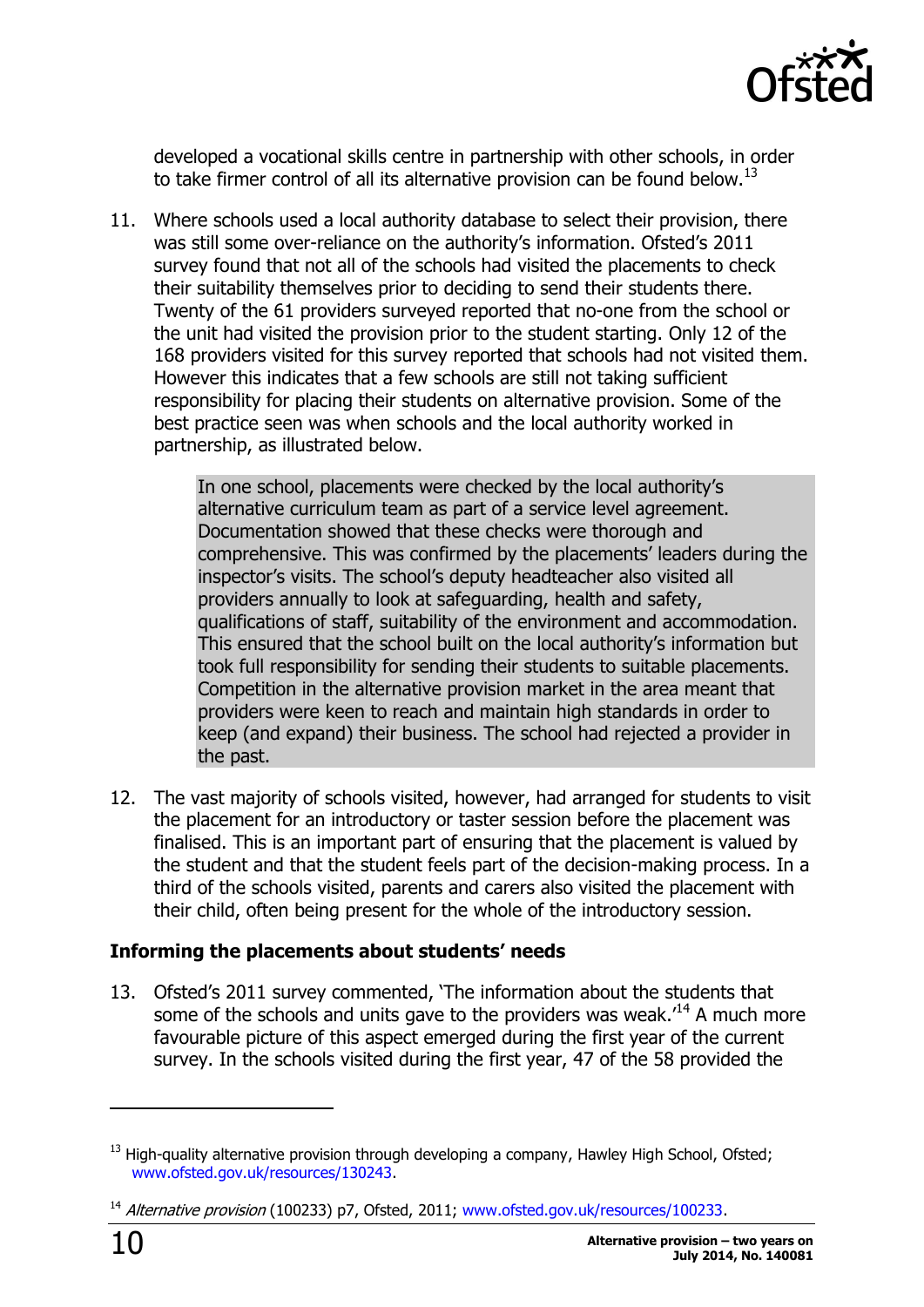

placements with appropriate information about the students' needs and abilities, including any special educational needs. Six of the schools did not give the providers enough relevant information. Five schools did provide information, but gave only what they were asked to give by the different providers, leading to some gaps and inconsistencies. Discussions with the 168 providers visited supported this finding – the vast majority said that they had received appropriate written information from schools. Ten providers had received verbal information only, a real weakness, of which five were working with the same school.

## <span id="page-10-0"></span>**Monitoring and evaluation**

- 14. The responsibility for planning and monitoring alternative provision in the schools visited most commonly lay with a senior leader, usually an assistant headteacher. In a few schools, an inclusion leader or special educational needs coordinator was responsible. In some schools, the senior leader responsible for the alternative provision had one or more team members who carried out the practical aspects of the work, such as liaising with providers and visiting students.
- 15. In some schools, the person responsible for planning and monitoring was also responsible for evaluating the effectiveness of the alternative provision. A less common but better model was where another senior leader had this responsibility. They were able to give a more objective view based on the evidence provided by their colleague, because they were not involved on a dayto-day basis. Schools that worked within a partnership to organise their alternative provision, either with other schools or the local authority, usually involved members of the partnership's team in monitoring and evaluation.
- 16. The quality of monitoring was identified as an aspect needing improvement in around half of the schools visited. Weaknesses were different from one school to another but the following common issues were identified:
	- no monitoring by the school of the quality of teaching and learning at the placements
	- not monitoring outcomes for students closely enough to ensure that learning was taking place at the placements
	- senior leaders not quality assuring the placements well enough
	- $\blacksquare$  the school not visiting the placements frequently enough
	- $\blacksquare$  inconsistency in monitoring of different placements used by the same school.
- 17. Evaluating the effectiveness of alternative provision by checking on outcomes for the students was also an area needing improvement. This included the evaluation and comparison of achievement and attendance of the alternative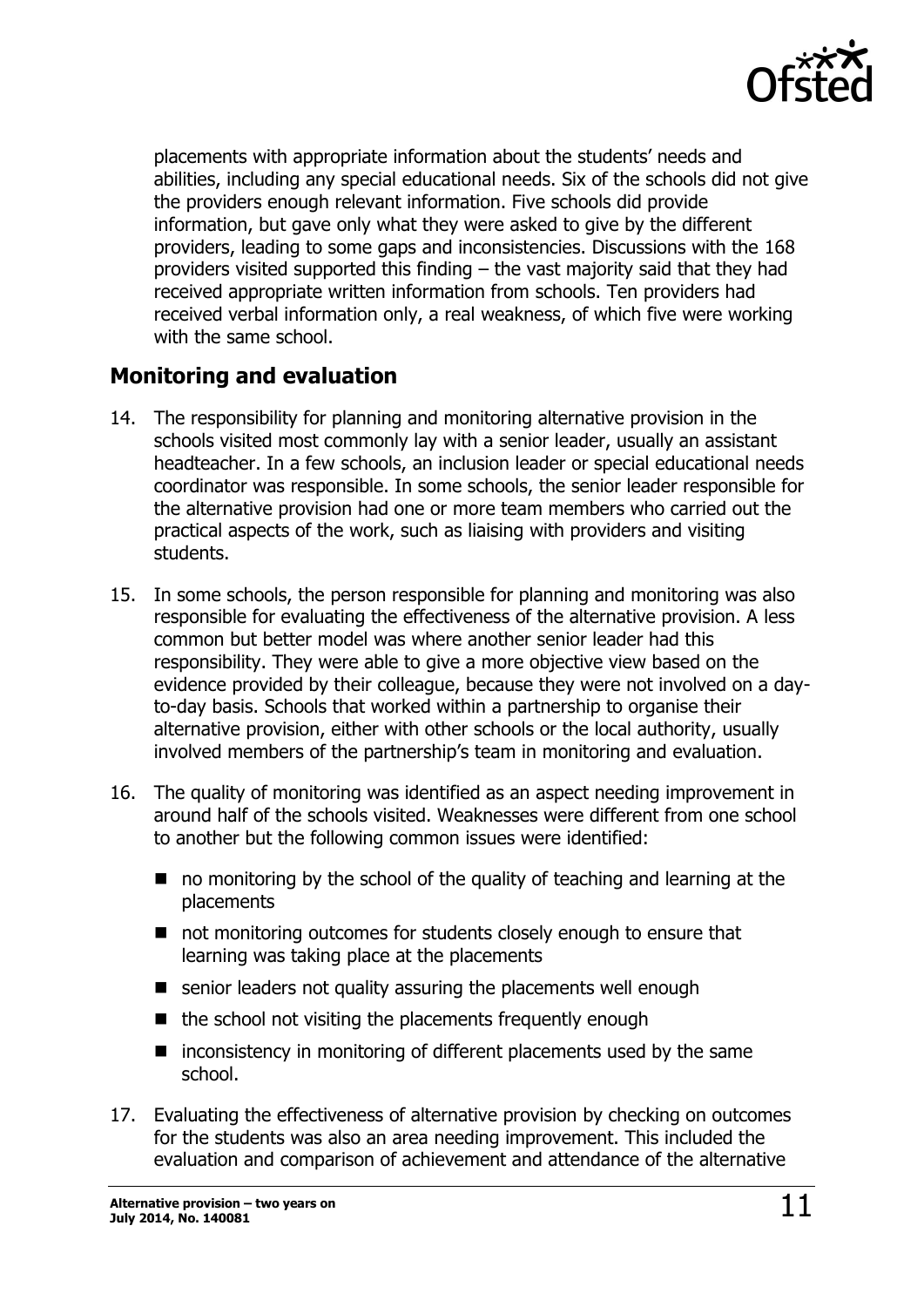

provision group. Often, there were no comparisons of groups attending alternative provision to ensure that courses were having a positive impact. There was also not enough evaluation of the impact of alternative provision on helping students to find relevant training or employment post-16. Finally, evaluation did not always consider value for money.

- 18. Schools' monitoring and evaluation were best where the school had:
	- **E** agreed with each of its providers exactly what information would be provided and made sure that this was the same for each provider
	- made sure that reports included information about students' progress, not just behaviour and attendance
	- **E** ensured that all of this information was received frequently and at suitable times to inform the school's own tracking and reporting
	- developed a system to bring together information from the placements with information about the rest of the students' progress in school and act upon what this information was showing.

One school's highly detailed systems for tracking and monitoring students' attitudes and behaviour allowed it to intervene early and to prevent problems from escalating. Weekly reports from providers gave detailed summative accounts of pupils' weekly attendance, their attitudes to learning and their progress towards academic and placement-specific targets. This information was discussed by academic and pastoral managers and action was taken where needed. The system also allowed the school to be aware of positive attitudes and progress and to praise and encourage the student accordingly. Finally, it allowed staff to inform parents and carers how their child was progressing.

19. In the best examples, the headteacher and governors took a close interest in the progress being made by the students on alternative provision placements. In one school, for example, an assistant headteacher held overall responsibility for monitoring and evaluating the effectiveness of the alternative provision, including assessing the quality of teaching, which the school viewed as very important. The school also had senior leaders who were specifically responsible for analysing achievement data, and who contributed to the evaluation of how well these students were achieving overall. The headteacher was very knowledgeable about this aspect of the school's work and asked probing questions about how good the overall provision for these students actually was. As he said:

> 'It's crucial. Would you never go to a certain classroom in your actual school? Would there be a subject or a group that you never ask about and don't know how they're getting on?'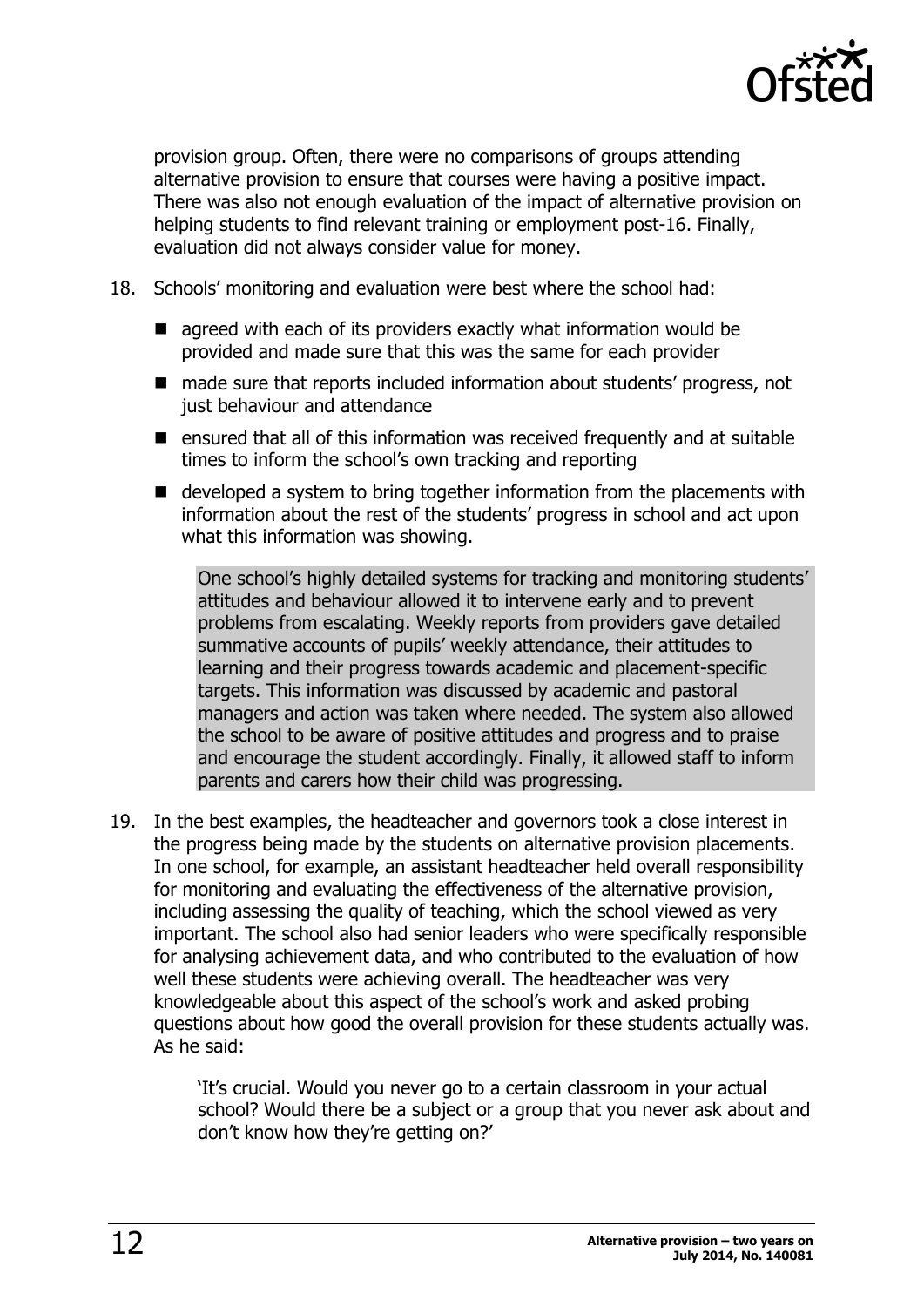

Governors in this school had been given specific information about the placements in terms of reasons, expectations and costs, and expected to be updated frequently about the students' progress.

20. The following case study illustrates the careful way in which another school matched courses to students' needs, then carefully monitored and tracked students' progress to ensure the best outcomes.

> The school fully recognised that their students who needed alternative provision to help them to re-engage had a range of academic abilities, so accreditation offered through the placements ranged from Entry Level to Level 2. The school used value-added data to set the targets in all subjects and courses involved in alternative placements. They set up a tracking grid within the school's own tracking system which enabled the student's progress to be tracked towards the target grade in the same way that it was done in any other subject.

> Providers carried out assessments once a term and emailed the results to the school, which transferred the data to its tracking grid. By doing this, the school was able to track the progress of each student towards the target grade in every subject (including those on alternative placements) and could easily see if the student was on track, ahead or falling behind. When students were not making enough progress on their alternative provision courses, a number of interventions could take place in order to help them catch up:

- meetings between school staff and the provider
- $\blacksquare$  reviewing the nature and effectiveness of support from teaching assistants
- providing additional support
- **P** providing 'catch-up sessions' supported by members of school staff.

The impact of the alternative provision and this close monitoring was very evident. In 2012 every student who attended alternative provision placements went on to further education, employment or training. A considerable number gained apprenticeships in their chosen subject.

## <span id="page-12-0"></span>**Achievement and progression**

#### <span id="page-12-1"></span>**English and mathematics qualifications**

21. Qualification data was collected from 54 of the schools visited. This covered outcomes for approximately 700 Year 11 students who had attended alternative provision. Over four fifths of these students gained an accreditation in English and just under four fifths did so in mathematics. Nearly three fifths gained a GCSE in English and over half in mathematics; approximately a quarter attained a grade C or above in each subject. Over a quarter of students gained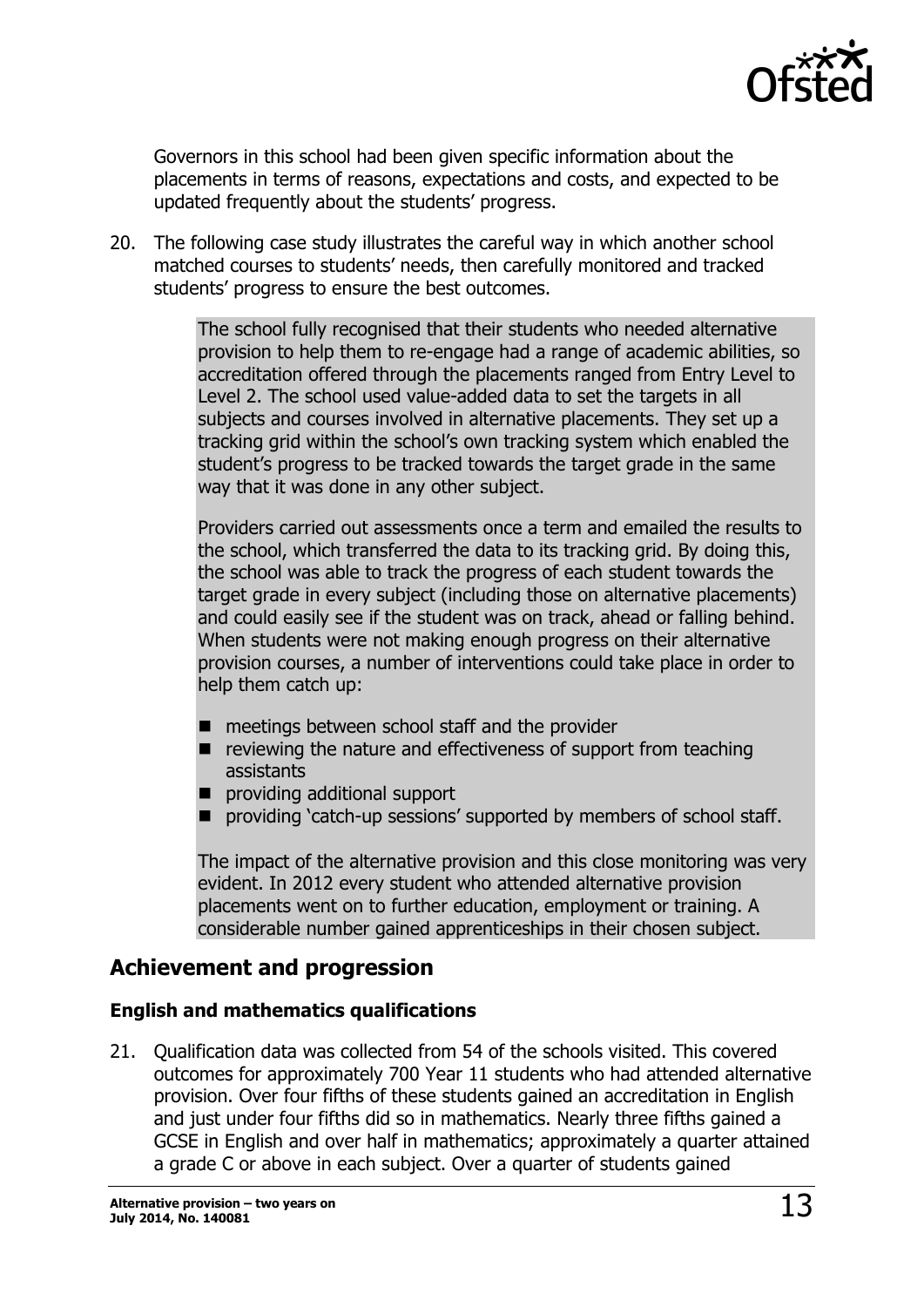

accreditation in qualifications other than GCSE in English, and a quarter did so in mathematics, usually in either Functional Skills or Adult Literacy and Numeracy.

- 22. The make-up of the cohorts attending alternative provision varied quite considerably from school to school, as did the outcomes in English and mathematics. In some schools, very small numbers of students attended alternative provision. These students usually had the most complex needs. Other schools arranged alternative provision for much larger numbers as part of their curriculum. Direct comparison of results between schools is therefore difficult. Nevertheless, the examples below illustrate some of the variations in outcomes between schools. In the first three examples, almost all the students attained GCSEs in English and mathematics.
	- School A from 39 students, 19 gained grade C or above in English and 21 gained grade C or above in mathematics. Virtually all gained a GCSE in mathematics and English.
	- School  $B all 13$  students gained GCSE passes in mathematics and English. Eight students in English and six in mathematics gained higher grades.
	- School  $C -$  all eight students gained GCSE passes in mathematics and English. Five passes in English and four in mathematics were at grade C or above.
- 23. In contrast, the following examples show low attainment in English and mathematics for students who attended alternative provision.
	- School  $D$  from 25 students, only five gained GCSEs in mathematics and English; one gained a grade C or above in mathematics and one did so in English.
	- School  $E$  from 16 students, none gained a GCSE in English, while eight gained grade D to G passes in mathematics; none were at grade C or above.
	- School  $F -$  from nine students only one gained a GCSE grade D to G in English and six gained similar grades in mathematics; no student attained higher grades.
- 24. With some exceptions, schools were generally ensuring that students gained some accreditation in mathematics and English. The issue is whether the examination results reflect the capabilities of all the students. Ofsted will be considering this aspect more closely in the next phase of the survey.

### <span id="page-13-0"></span>**Accreditation gained from the placements**

25. The vast majority of students who attended alternative provision placements in the schools visited in 2012/13 gained at least one qualification from their placement. Many achieved more than one. There were occasional exceptions where no accreditation was offered by the placement, or the students did not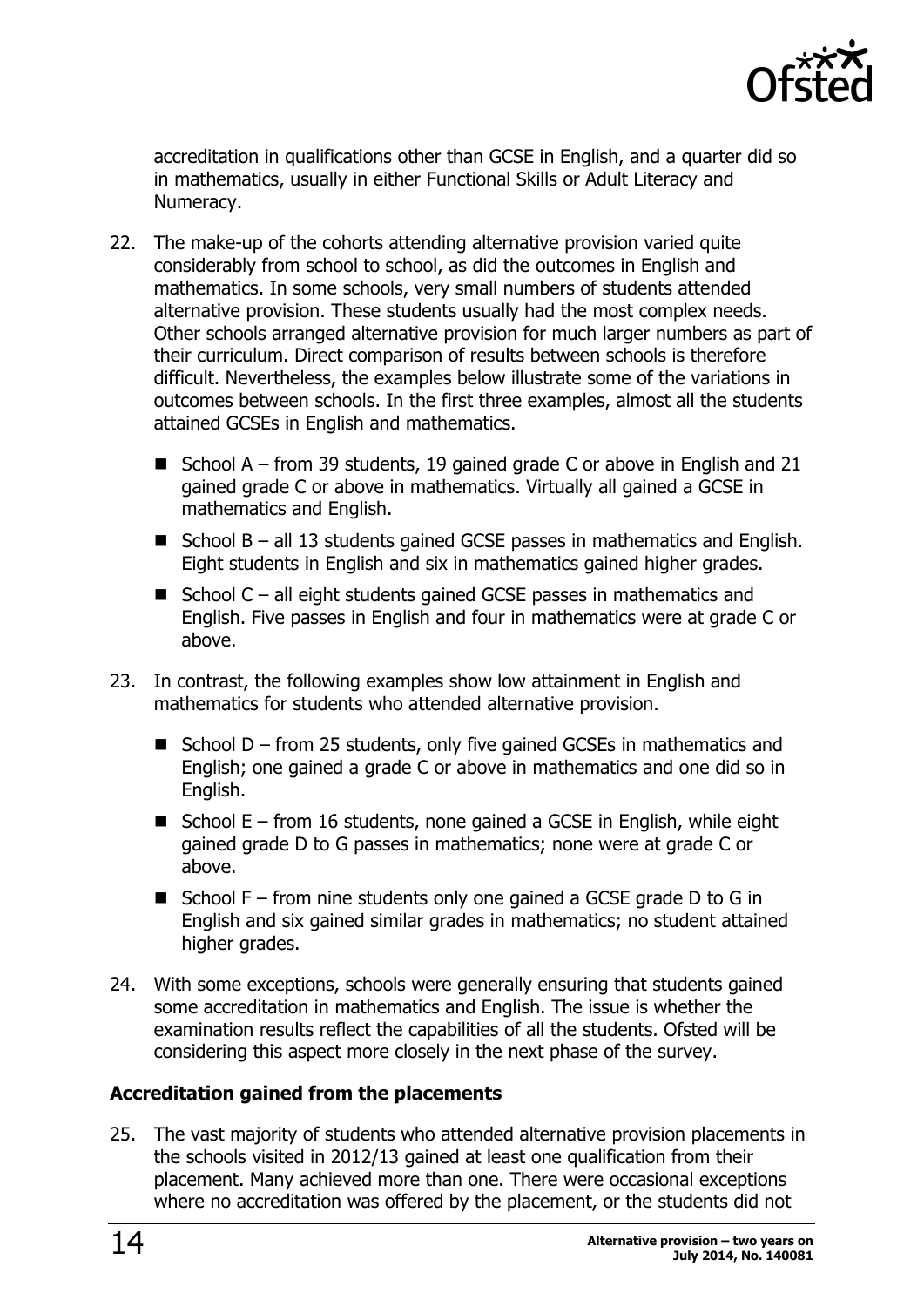

succeed in gaining a qualification. In the best examples, the accreditation was at an appropriately challenging level for the student and led clearly to the next steps. Unlike the finding of Ofsted's 2011 survey on alternative provision, where inspectors noted over 100 different qualifications being used by providers, the vast majority of qualifications were those that would be recognised by an employer or a college (even if they do not count towards the Department for Education's performance tables). BTEC qualifications and City & Guilds qualifications were widely used to accredit work-related and vocational courses such as construction, sport and leisure, hair and beauty and public services; there was some use of National Vocational Qualifications. Some students gained GCSE and Entry Level qualifications, particularly if they were studying English and mathematics at their alternative provision placements. There was occasional use of the Award Scheme Development and Accreditation Network.

#### <span id="page-14-0"></span>**Links between alternative provision and the next steps for students**

- 26. Schools frequently saw the off-site alternative provision courses that they had set up as key in helping to keep students in education, employment or training when they reached the end of Year 11. Almost all the schools saw becoming a young person who was not in education, employment or training (NEET) as a likely outcome for at least some of the students prior to them becoming involved in alternative provision. Schools' records showed that they generally met the aim of ensuring that the students went on to education, employment or training post-16. In one school, for example, 37 students from a cohort of 38 who had attended alternative provision were in education, employment or training at the end of Year 11. However, in the six schools that did not plan accreditation well to give students a clear pathway to the next steps, they had not thought much beyond the aim of 'avoiding NEETS'. In these schools, too much emphasis was placed on simply keeping the student from becoming excluded or long-term absent, placing them on courses that were simply available rather than ones that were suitably challenging or linked to future pathways.
- 27. In around two thirds of the schools, the accreditation used formed a clear pathway to the next steps in education, employment or training for the students. Many schools had worked with local colleges and their own sixth forms to ensure that the qualifications were relevant and that Level 1 courses would prepare students well for Level 2 or 3 courses in the same or related areas. In the best examples, planning for the future was something that was discussed with students before the placement even began, as illustrated below.

In this school, very clear pathways were evident. The planning of programmes was strong, starting with a student's application for a place and production of a portfolio on the vocational area selected, and was supported with careers action plans. There was a high rate of progression into college courses and apprenticeships. Students themselves were clear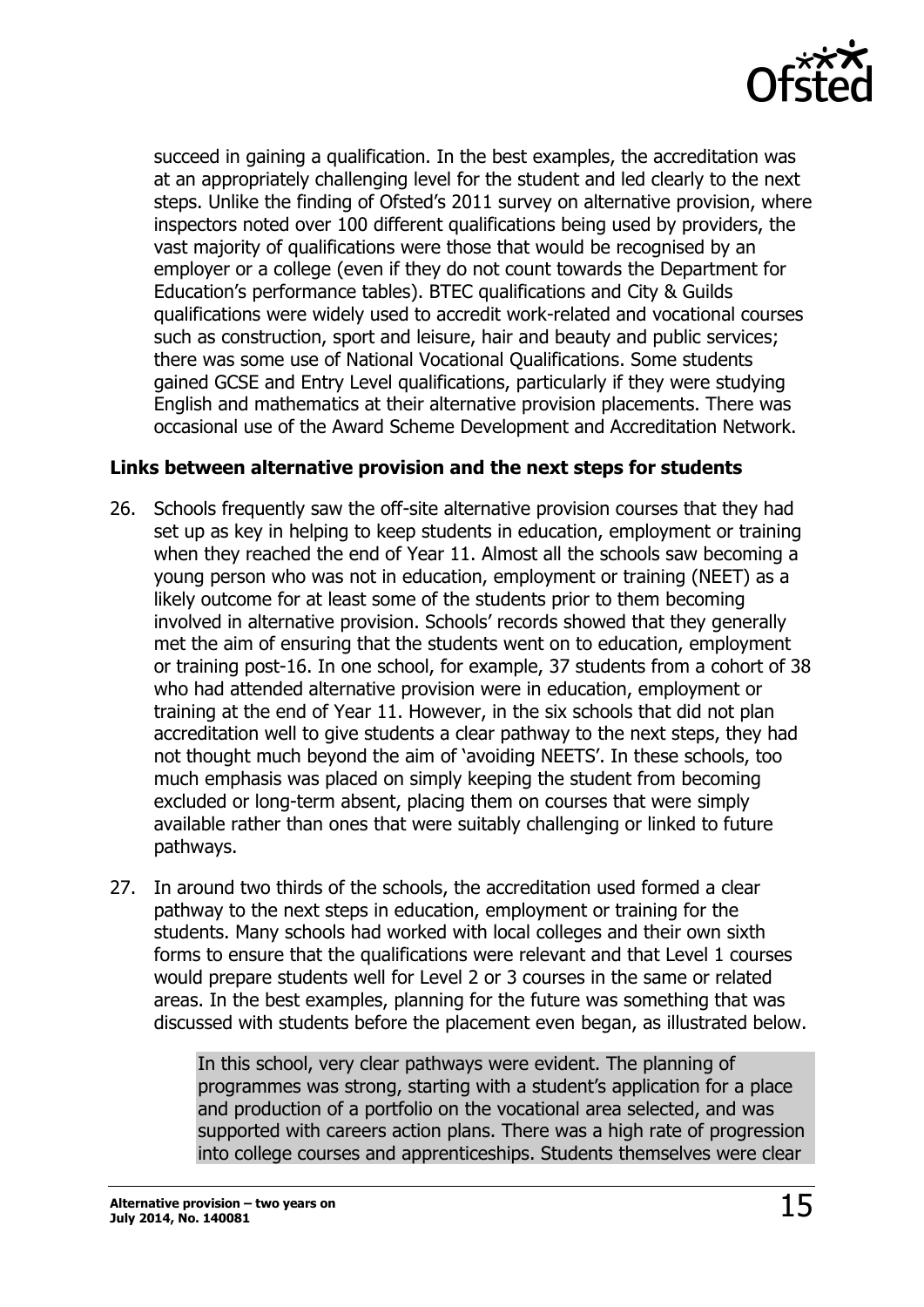

about their progression pathways. Early in the school year one Year 11 hair and beauty student had already gained an apprenticeship with a hairdresser, and other students had interviews arranged.

28. Another school provided two good examples of students who had previously been very disengaged from school showing successful progression.

> One Year 11 girl was expected to gain four GCSEs and was using these plus her alternative provision outcomes to progress to a travel and tourism course at college; her place was already secured when the school was visited. A Year 11 boy from the same school was expected to gain four GCSEs at grade C. He had completed a work experience placement with a plumber in addition to his alternative provision placement and had secured a place at college linked to a plumbing apprenticeship.

29. Liaison between providers, schools and colleges formed an important part of ensuring that progression routes for students were clear from the outset, as illustrated below.

> The City & Guilds courses that students studied through their alternative provision were followed as preparation for a college-based course and/or part of an apprenticeship programme. The local college offered progression routes for students who had already followed a Level 1 City & Guilds course in a range of disciplines. The off-site providers demonstrated a good knowledge of local post-16 opportunities.

30. Not all of the schools kept records of the specific courses or areas of employment or training that their students moved on to. This meant that they were not able to see how well the alternative provision courses had led to the next steps for the students. The schools that did keep these detailed records showed a mixed picture. Where the alternative provision was strongly focused on a vocation or trade, there was sometimes a strong link between the focus of the alternative provision and the next steps taken by the student. In one school, for example, four out of six students who had undertaken an engineering-based placement progressed to a Level 2 engineering-based course post-16, of whom one was quickly offered an apprenticeship; two out of four students progressed to Level 2 hair and beauty courses; and two out of three progressed to Level 2 land-based courses. Sometimes, the students progressed to unrelated training or education, but used the accreditation gained during their alternative provision placements to help them to meet the entry requirements for their desired courses.

## <span id="page-15-0"></span>**Notes**

Her Majesty's Inspectors visited 58 secondary schools (including academies) and 168 alternative providers used by these schools between September 2012 and July 2013. The schools were drawn from an initial sample of 146 secondary schools that covered a wide geographical spread and provided a balanced mix of schools judged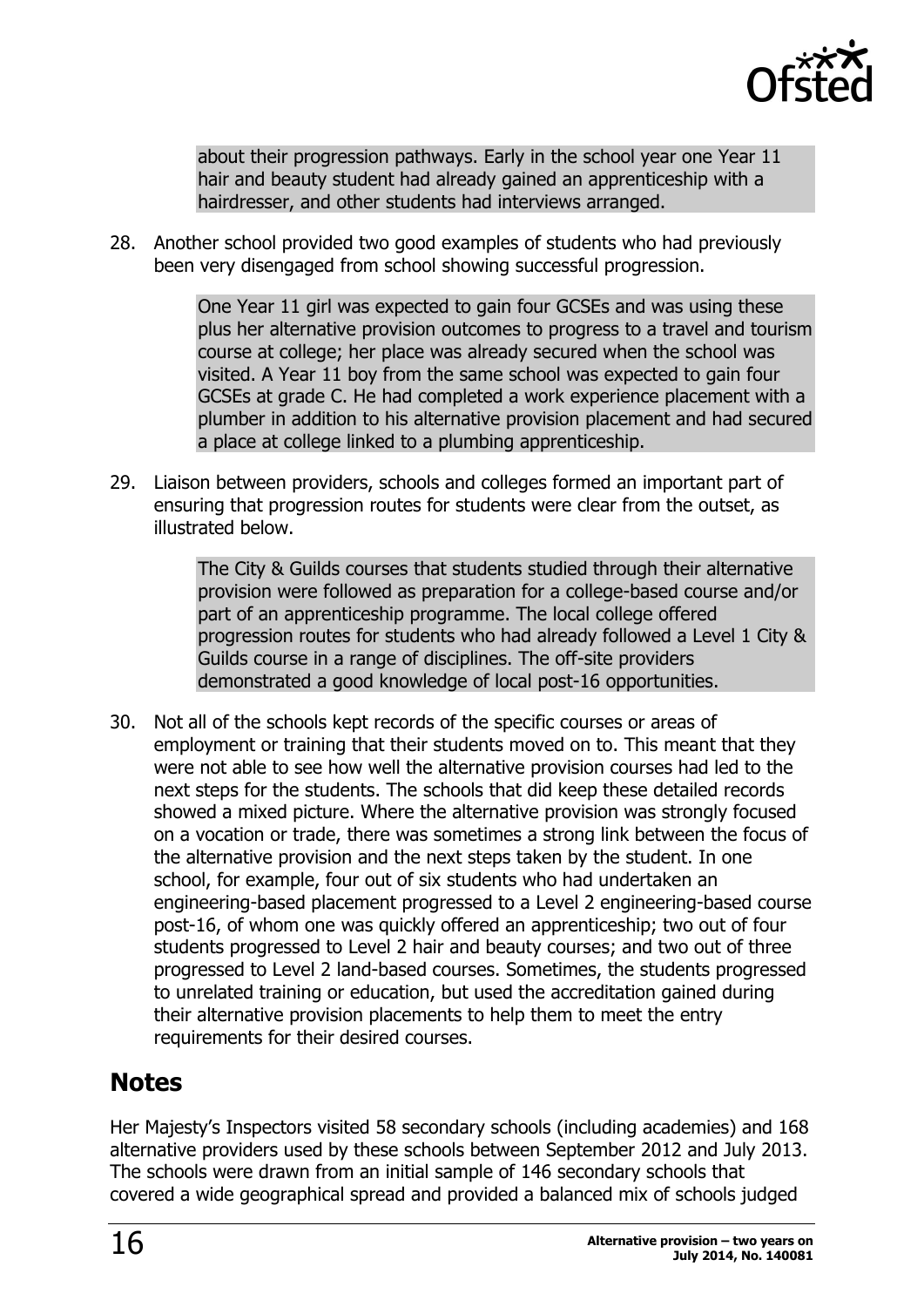

outstanding, good and requires improvement for overall effectiveness. Schools from the initial sample were contacted to establish whether any of their students attended off-site provision. Where this was not the case the school was removed from the fieldwork exercise. This selection method replicates the design of Ofsted's 2011 alternative provision survey and while not a longitudinal study, we would not expect any improvements noted in the quality of alternative provision seen to be related to how the schools were selected.

HMI evaluated the way in which the schools commissioned, selected, monitored and evaluated their alternative provision; the outcomes for the students; and the students' own views and perspectives. They selected several providers of alternative provision to visit in order to evaluate the quality of the provision and how well the school and providers communicated to ensure positive outcomes for the students.

## <span id="page-16-0"></span>**What is alternative provision?**

Alternative provision has been defined as education outside school, arranged by local authorities or schools. For the purpose of Ofsted's 2011 survey and again for this three-year survey, alternative provision was defined as something in which a young person participates as part of their regular timetable, away from the site of the school or the pupil referral unit and not led by school staff. Schools can use such provision to try to prevent exclusions, or to re-engage students in their education. Pupil referral units are themselves a form of alternative provision, but many students who are on the roll of a pupil referral unit also attend additional forms of alternative provision off site.

Alternative provision is a largely uninspected and unregulated sector. Beyond pupil referral units and other full-time provision, there is no requirement for the majority of alternative providers to register with any official body and no consistent arrangements to evaluate their quality. In some cases, students do not gain accredited qualifications during their placement, so results are often not available as a measure of quality either. Despite this lack of regulation and accountability, some students spend a significant proportion of their week away from their school or unit attending an alternative provision.

Alternative provision can be set up by the public, voluntary, and private sectors. Some local authorities hold a database of provision which they have selected and which they believe to be of suitable quality for their schools and pupil referral units to use. However, this does not exist in all areas.

## <span id="page-16-1"></span>**Further information**

Alternative provision (100233), Ofsted, 2011; [www.ofsted.gov.uk/resources/100233.](http://www.ofsted.gov.uk/resources/100233)

Alternative provision: good practice, Ofsted; [www.ofsted.gov.uk/search/apachesolr\\_search/alternative%20provision%20good%20](http://www.ofsted.gov.uk/search/apachesolr_search/alternative%20provision%20good%20practice) [practice%20.](http://www.ofsted.gov.uk/search/apachesolr_search/alternative%20provision%20good%20practice)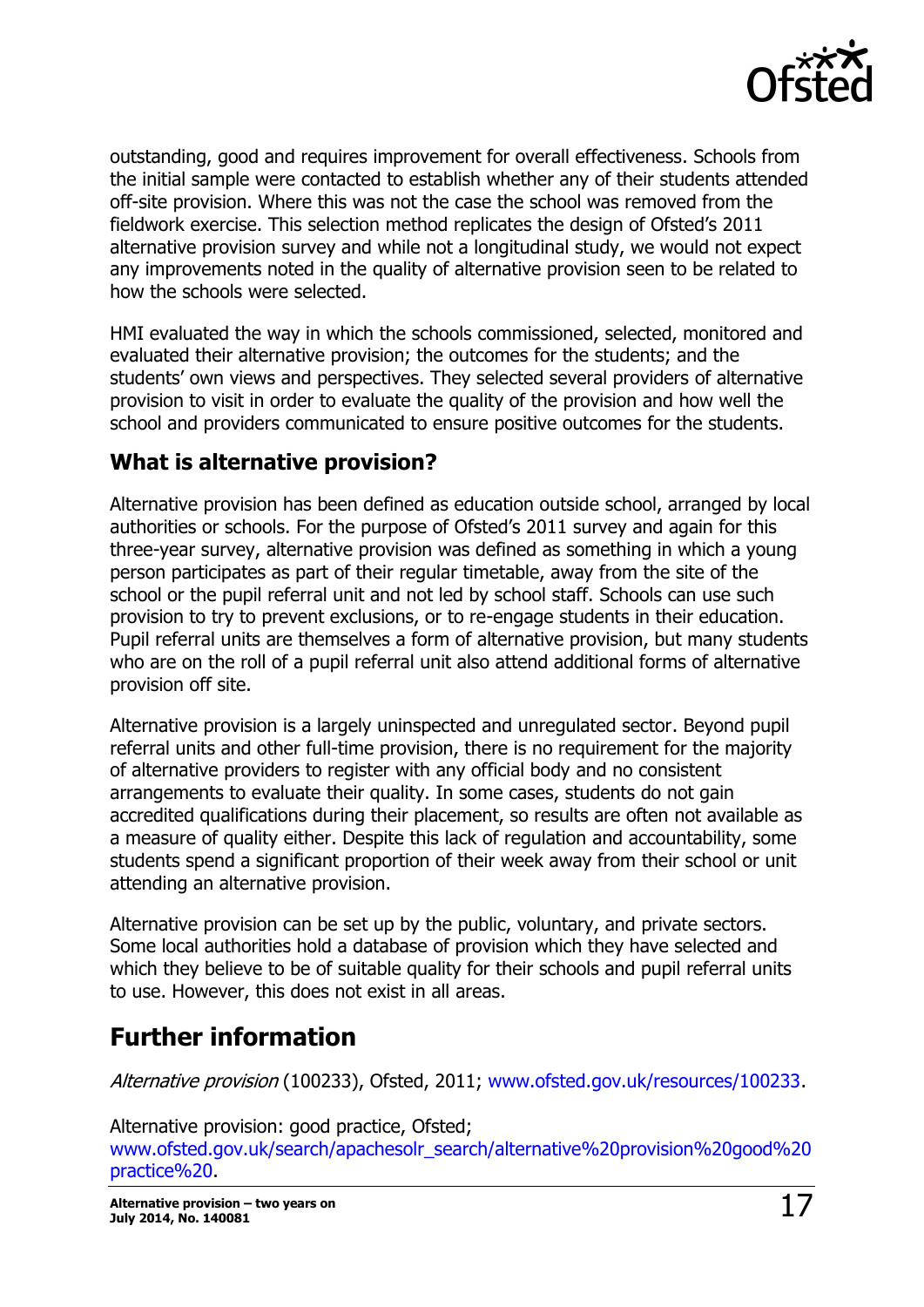

Alternative provision, statutory guidance, Department for Education, 2013; [www.gov.uk/government/publications/alternative-provision%20.](http://www.gov.uk/government/publications/alternative-provision)

C Taylor,Improving alternative provision, Department for Education, 2012; [www.gov.uk/government/publications/improving-alternative-provision.](http://www.gov.uk/government/publications/improving-alternative-provision)

Going in the right direction? Careers guidance in schools from September 2012 (130114), Ofsted, 2013; [www.ofsted.gov.uk/resources/130114.](http://www.ofsted.gov.uk/resources/130114)

## <span id="page-17-0"></span>**Annex A: Providers visited**

#### **Schools Local authority** Abbey College, Ramsey Cambridgeshire Avon Valley College New York 1999 and Nulley College Barr's Hill School and Community College Coventry Bay House School and Hampshire Hampshire Beechwood School School School Supervisor Slough Slough Slough Slough Slough Slough Bishop Douglass School Finchley **Barnet** Bluecoat Academy **Nottingham** Nottingham Castle Community College **Kent** Challney High School for Boys and Community College Luton Christ's College Finchley **Barnet** Churchill Community College North Tyneside Dawlish Community College Devon Derby Moor Community Sports College Derby Droitwich Spa High School and Sixth Form Centre Worcestershire Erith School **Bexley** Firth Park Community Arts College Sheffield Heysham High School Sports College Lancashire Highfields School Derbyshire Hinchingbrooke School Cambridgeshire Hodge Hill Sports and Enterprise College **Bill Birmingham** John Masefield High School New York Herefordshire Landau Forte Academy, Amington Staffordshire Little Lever School and the state of the Bolton Bolton Long Stratton High School Norfolk Mount Carmel Roman Catholic High School, Hyndburn Lancashire Mount St Joseph: Business and Enterprise College Bolton North Kesteven School Lincolnshire Lincolnshire North Leamington School Warwickshire Northfleet School for Girls Kent Ormiston Bushfield Academy **Peterborough** Ounsdale High School Staffordshire Preston School Academy Somerset Priory School **East Sussex** Rodborough Technology College Surrey